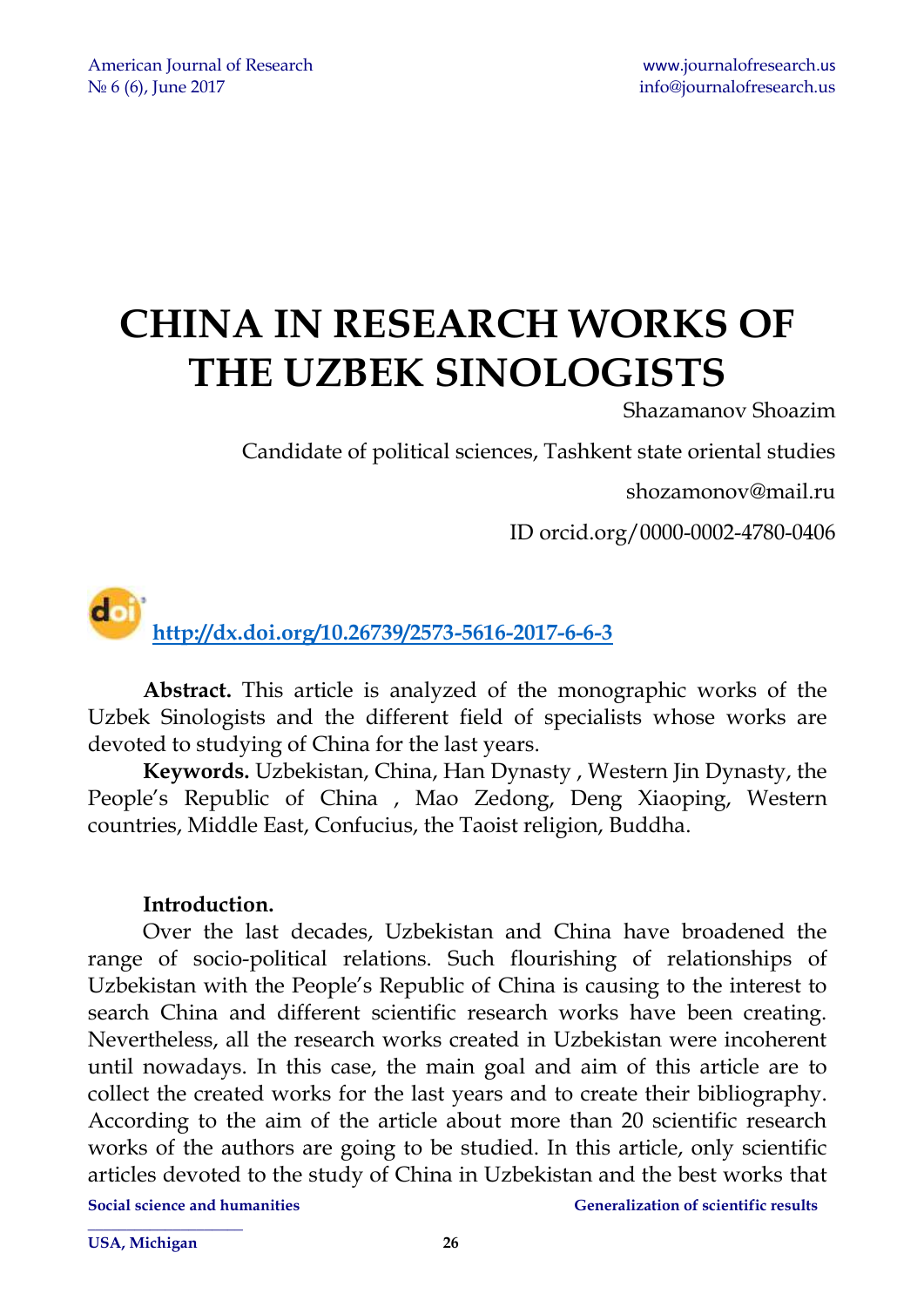published in the conference have been chosen and analyzed. The article has been written based on the following works of the authors.

# **Bibliographies**

During the writing of this article the following works of the authors have been studied: Chinese sinologists Doctor of historical sciences A.Khojayev ,Doctor of historical sciences N.E. Karimova, Candidate of historical sciences A. Ayitboyev, Candidate of historical sciences , Associate professor M.X. Makhmutxodjayev(the deceased), K. Imomnazarov, Doctor of political sciences V.C.Kim ( the deceased), Candidate of political sciences A.A. Sharapov, S.X. Umarov, Candidate of philosophical sciences E .Tursunov, Candidate of political sciences I.N. Bekmuratov, M.Siddikova, Candidate of philological sciences J. Ziyamuhammedov, A.A. Karimov, S.A. Nosirova, S.A. Khoshimova, L.A.Sultonova, F. Khasanova and O.Ochilov, S. Mustafayeva, N.Ismatullayeva, J. Yoqubov, Yu, Kayumkhodjayeva, L. Shasaidova and also Candidate of historical sciences S. Pulatova, Sh. T. Kuldoshev, Doctor of philosophical sciences , professor A.N. Shomatov (the deceased ), K. Sodikov and K. Omonov, X. Dadaboyev and Sh. Usmonova, G. Ruzumova, A. Urinboyev and O. Buriyev, U. Idirov, D.A. Pulatova, R.R. Karimov, E.M.Izzetova , M. Mukhammadsiddikov.

#### **Methodology of the article**

Since 2004 the scientifically-practical conference "The actual problems of Chinese studies" has been held in Uzbekistan, and the materials in it were published as a scientific collection. At this conference, experts from all over Uzbekistan interested in studying the PRC will participate in the conference and exchange their articles. It is obvious for the people of science that such a conference will provide practical assistance in formulating methods and methods of research, on the other hand, if the scientist splits the knowledge. The study of the scientific materials required for the preparation of the article was carried out. The article also covered some of the articles discussed and discussed their articles.

The article was based on the study of historical-comparative analysis methods, in the analysis of the synthesis, the analysis of the problem solved on the basis of the materials studied. Having been in discussion of some authors about this article was shared with their opinions. Especially, in this sphere it has been studied the critical and positive opinions about China of the sinologist scientists A.Khadjayev, N.E.Karimova, the deceased sinologist A.X.Makhmudkhodjayev(2013), B.S.Kim (2016), the deceased scientist on Indian linguistics O.N.Shomatov(2016), and the deceased great turkologist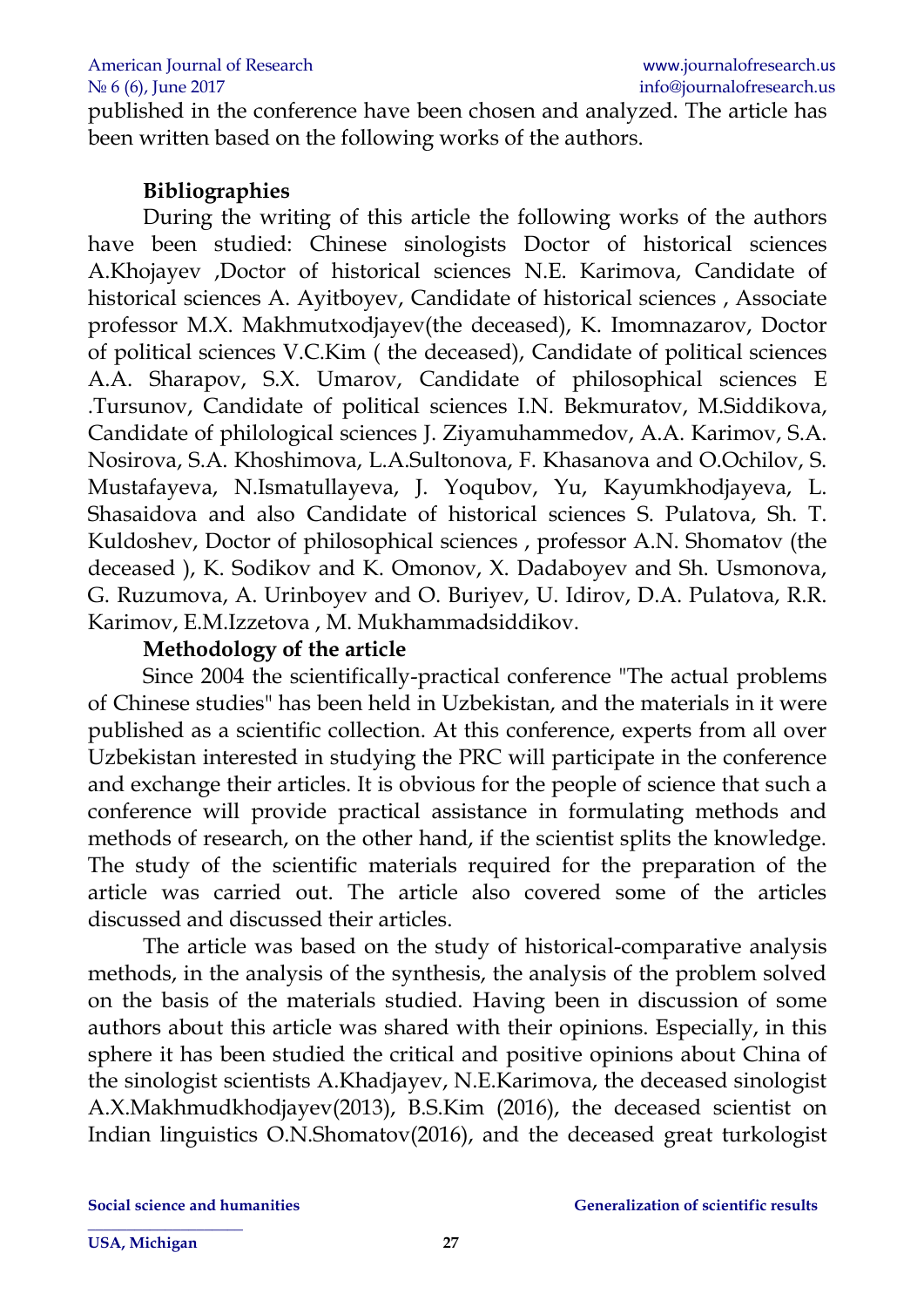A.B.Djuraev (2014) .Within this work, their methods and styles in doing of the research work helped to form the main direction of the research work.

### **The Importance of article**

As it has been mentioned above, the significance of the studies that have been devoted to this day to China is growing. However, for the first time, the problem of collecting works, ideologically, their creation and creation of their bibliography have been investigated. Moreover, it is to acquaint the Uzbek researchers with a wide range of Chinese research studies for the big audience. Especially, because of the English-language barrier, research in China, which has been devoted to studying China, remained in a narrower range. In this context, this cancellation, which is presented to the broader scientific community, can be regarded as the result of the article. Importantly, the article is based on the fact that Uzbekistan is seriously considering China as well as on the other hand, to familiarize the representatives of the Uzbek school of Chinese studies abroad.

# **The main part of the article**

China has long paid great attention to establishing diplomatic relations with Western countries (including Shijiang, Chinghai, Tibet, and Internal Mongolia, today's Central Asian region). For example, one of the founders of the Uzbek-Chinese school ,orientalist , Ph.D., associate professor M.X. Maxmudhodjayev who mentioned his valuable opinion such as "The first steps that Ancient China started to study in the Central Asian region during the Khan dynasty, starting in the early 13th century, Jang Chiang started his journey across the western countries. "[Mahmudkhodjaev M. X. 2010. 110p). It is not easy to notice that China's interest in Central Asia has awakened very soon. Candidate of historical sciences P. Pulatova in her article has mentioned, "Chinese studies in studying the history of Central Asian peoples, including Central Asia and China, are extremely important and provide answers to the puzzling questions of historians" [Pulatova S. 2010, 116p), and within the role of Chinese experts is invaluable.

At this point, the role of Uzbekistan and the role of China in the ASEAN have a great success. It is very significant to mention the opinion of the Candidate of political sciences A. A. Sharapov's : "In the past Asia-Pacific region countries (in particular, China) have come to the Central Asian region through the Great Silk Road, which is now reflected in all areas of public and political life." [Sharapov A.A. Abstract,-2009.16p]. Analyzing the sociopolitical processes that have taken place in decades in the post-Soviet space, the long-term security of the Central Asian region remains one of the urgent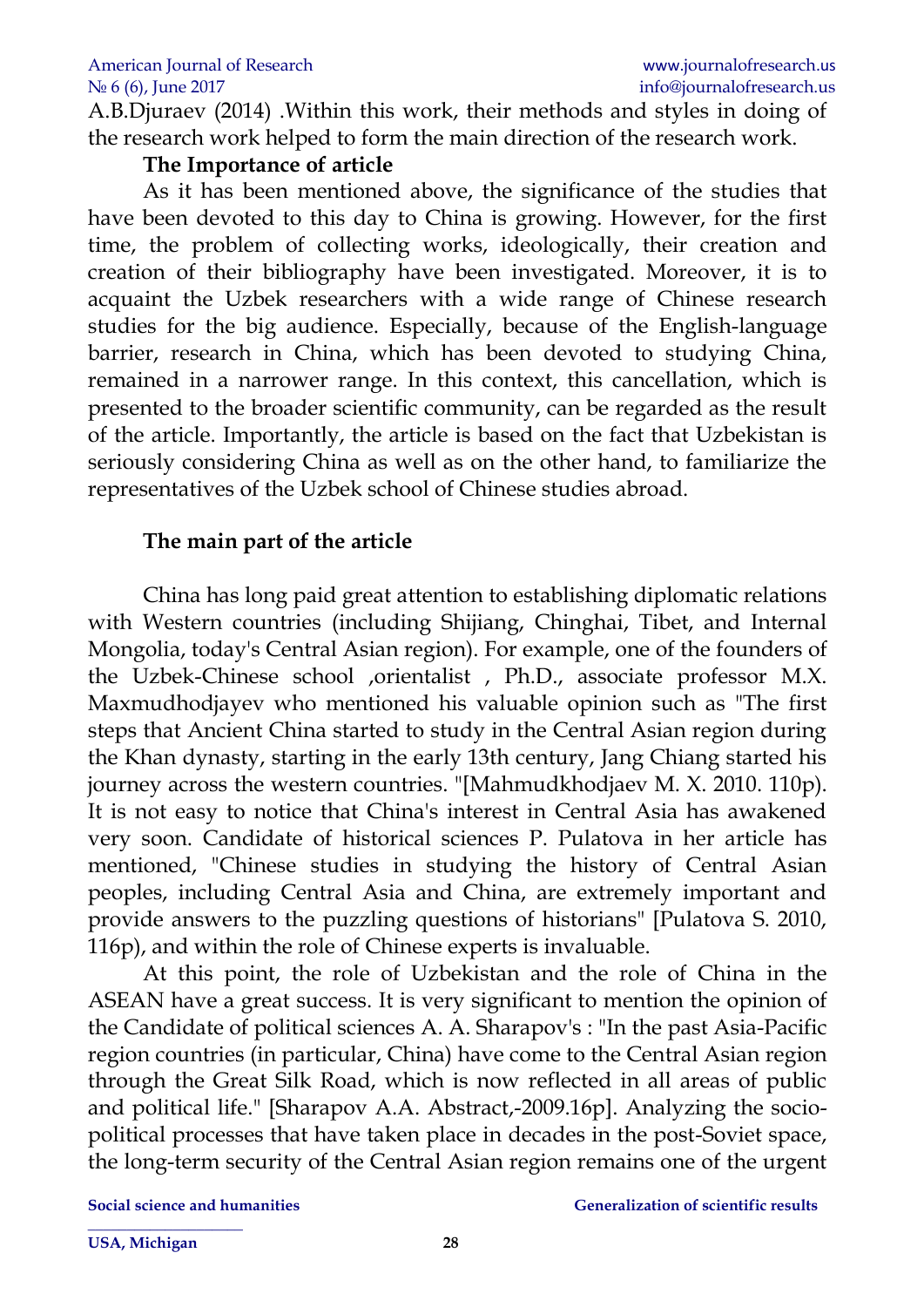tasks of the modern era. According to Candidate of political sciences H.Umarov, this could have enabled Beijing to enter Central Asia economically [Umarov H., 2011, 25. October, 174p] is a process that continues to expand. Here, the influence of China on the global arena should not be overlooked. In this case, Candidate of political sciences M. Muhammadsidikov said that on the basis of Arabic and English sources, it is easy to get to know with the idea and foreign policy of the PRC in the African countries [Muhammadsidiqov 2012. 197-203 pp]. The relationships between China and Africa are least studied, even within the scope of the research. So far, China's investment in Africa has risen to \$ 25 billion.

Sinologist-historian scientist Doctor of historical sciences A. Khodjayev's on the Chinese sources, "his contribution to Chinese science, including the beauty of medicine, has been described in his book, The Great Silk Road: Regularities and Perspectives." Again, the monographs on the study of Fergana's history based on the Chinese sources have been created [Khodjayev A. 2013, 287p]. The creation of such monographic works will enable us to examine the boundaries of our history, and to clarify the historical relationships that have taken place.

Historian scientist, Candidate of historical sciences A. Ayitboev's article about the origin of Turkish terms and their evolution based on the Chinese sources has been published. According to the opinion of researcher, "there is no clear idea about the time when the term" Turk "came into being by world-renowned scientists from the Turkic peoples" [Ayitboev A.2010. September 13. 117-126pp]. The publication of the article about Tashkent's role in Kangkaya based on his Chinese sources is a valuable resource in studying Tashkent's history [Ayitboev A. 2009. 14-21pp]. In our opinion, the exact answer to this can be found in ancient Chinese history with many sources about Turkish nations. However, this article may, however, be of vital importance to understanding and solving certain aspects of China's past history.

In the mid-90s of the XXth century, by V.S. Kim, it has been completed the research on the history of democratic parties in China and the discovery of the essence and content of China's XXth century ideology [Kim V. P. Science, 1992. 183p]. The created research works allowed China's policy of that time to understand some aspects of the state's ideology.

Sinologist-historian scholar, Doctor of historical sciences N. E. Karimova's research works, it is worth mentioning the study of diplomatic and political relations with the Chinese (Minor dynasty 1368-1644) of the Temur and Temurids era. [Karimova N.E.2016.251p]. An important aspect of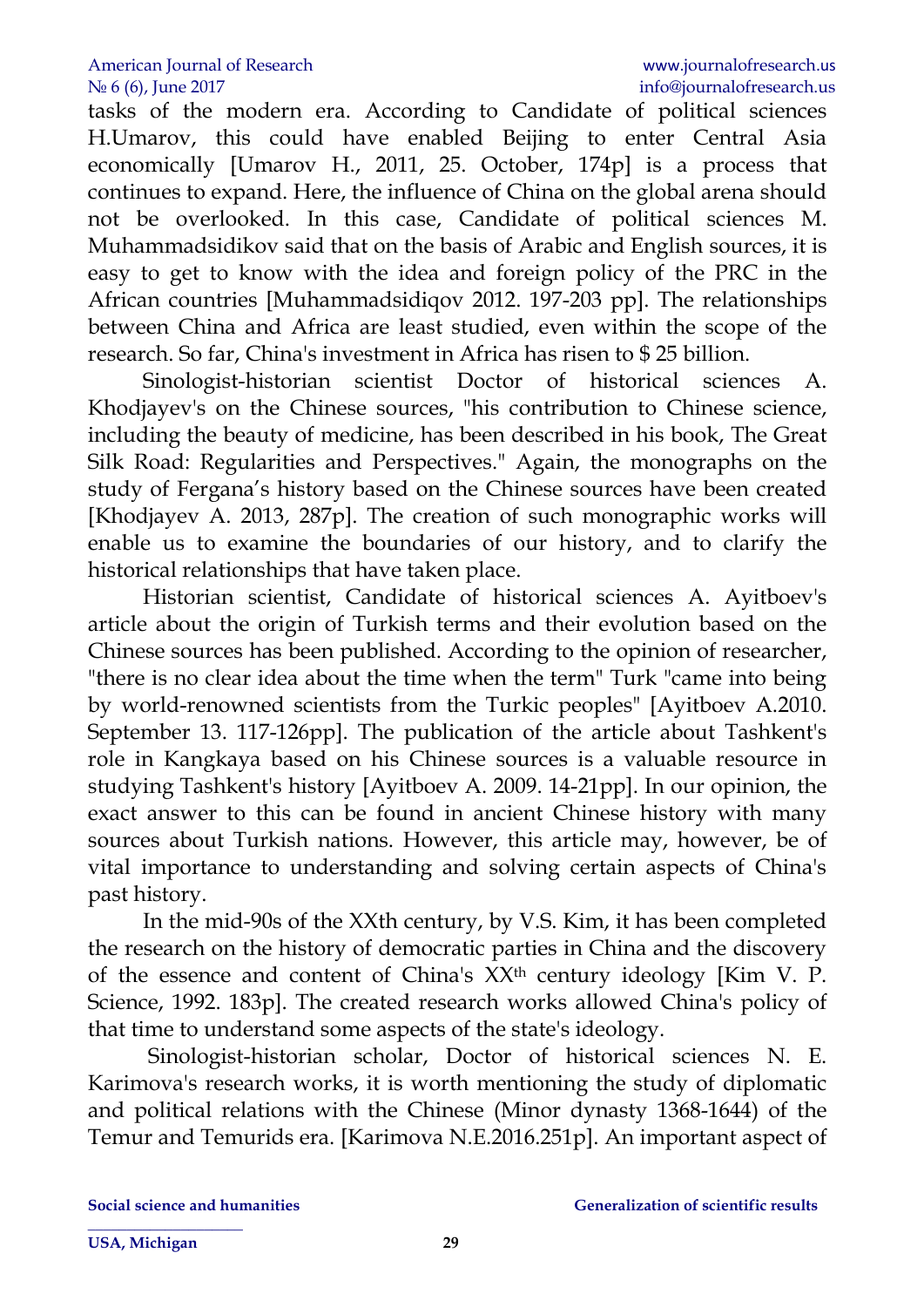research is interest in the fact that studies have been based on Chinese, English and Russian sources.

It is well known that the study of the history of the three-khanate era has great interest to the public, especially to our historians. In this regard, it is important to study the diplomatic relations and their characteristics between the Kokand Khanate and the Manchzhur Dynasty and to give them a scientific interpretation of the political and historical processes associated with these factors, in that sense the publication of the researcher Sh.T.Kuldashev's article about Kokand Khanate's history of China is relevant in terms of the period.[Sh.T.Kuldashev,2009,35- 39pp].Unfortunately, such articles are not enough to reveal the essence and meaning of that period. We are still left behind from our Chinese colleagues in studying social-diplomatic relations between the Kokand Khanate and the Manchzhur dynasty.

Candidate of philosophical sciences B. Tursunov's research works devoted to Chinese philosophy and public administration is remarkable [Tursunov B. K. 2011, October 25, 109-114pp]. Our researcher has a special role in studying the political and philosophical views of such thinkers as Dao, Confucius, Shan Yan, and Van Yanmin, who are the basis of the Chinese mentality and workmanship. If we keep in mind that nowadays reforms of the PRC are based on the national values, the volume of need for such research works will be increased.

Leading expert in SCO, Candidate of political sciences I. N. Bekmuratov's articles about studying of the SCO have been published. While studying the possibilities of the SCO, he says, "Repetition of such phenomena as" financial, ecological and revolutionary changes that have emerged in recent years "undermine strategic stability on the Earth's surface." [Bekmuratov I. N. TSIOS, October 25, 2011]. In this case, the SCO's major players in Central Asia are "hoping for Russia and China" [Bekmuratov I. N. 2011.October 25, 152p]. "One of the main advantages of the SCO future activities is to provide regional security along with China and Russia to the countries of the region" [Bekmuratov I. N.T., 2013, 255- 265pp). It is noteworthy that after the coup in the Ukraine, economic sanctions were imposed on Western countries against Russia. Russia, as a great state, has been closer to China. On the other hand, the Eurasian Economic Community has begun with the participation of Russia, Kazakhstan, and Belarus (which will also include Armenia and Kyrgyzstan in the future). In the long-term aspect of the Community, there is a question of restoring the former Soviet Union. The solution to the question of whether the influence of Russia and the PRC on the impact of the water reservoir on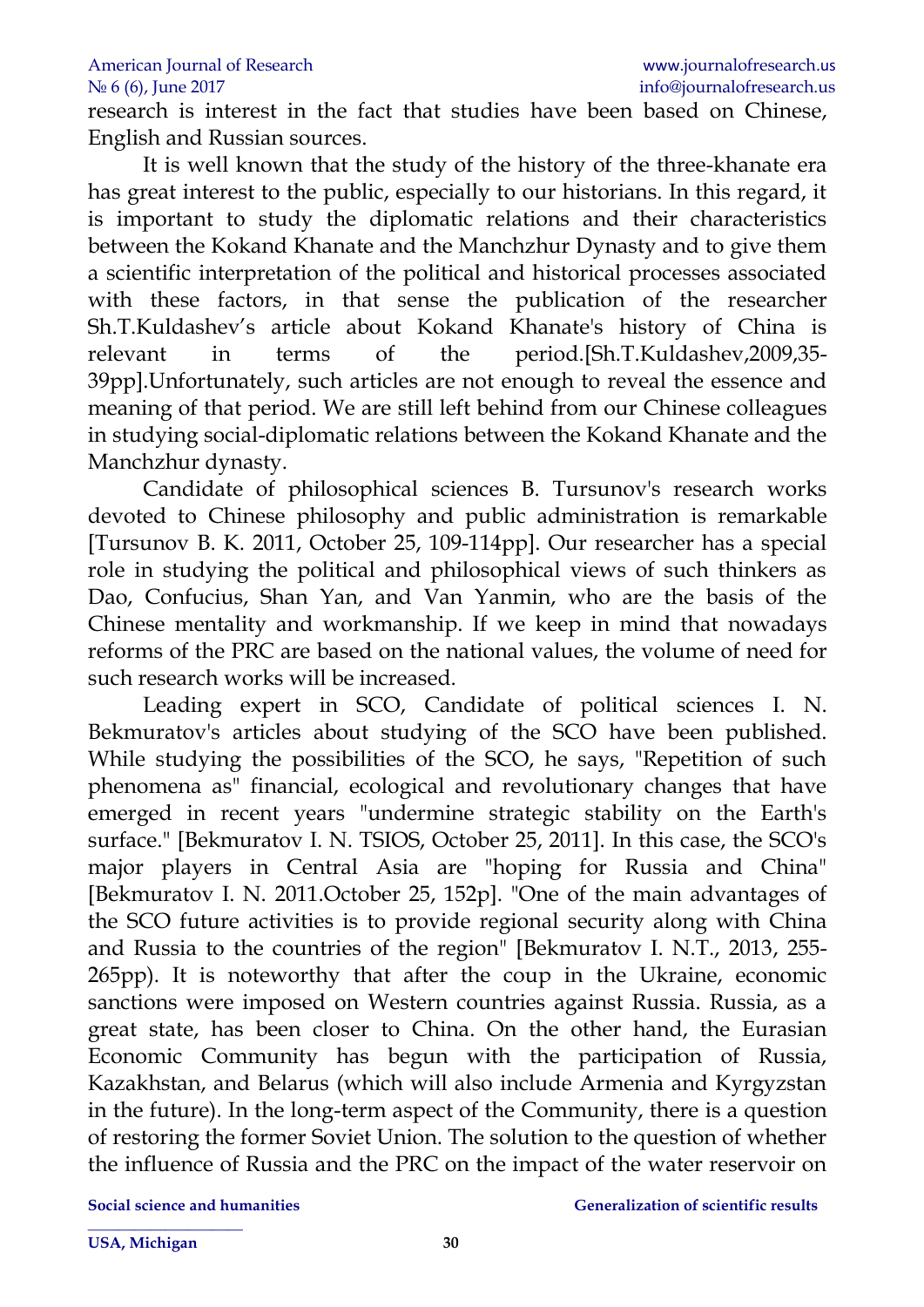Uzbekistan (whether or not it affects independence) in Kyrgyzstan and Tajikistan is also waiting for its response.

M. Siddikova's scientific article devoted to the discovery of the geopolitical interests of the People's Republic of China and the essence of the foreign policy of "soft power" is also of interest to the public. If you look at the essence of the article, the focus will be on exposing the goals and objectives of the "soft power" policy of the PRC [Siddikova M. Origin's № 2, 2011. 133-140pp].

Chinese historian Q. Imamnazarov's research on historical sources and ethnicity is also remarkable [Imomnazarov K. 2008. T. 2009. 101-104pp. October 25, 2011 137-146pp].

In recent years, associate professors J. Ziyamuhamedov, L. A. Sultanova, F. Hasanova and O. Ochilovs published scientific monographs and scientific articles on the study of Chinese language and literature [Ziyamuhamedov J.TSIOS, 2009. 29-36pp; F. Hasanova TSIOS, 2009. 94-98 pp; Ochilov O. 2012. 175-182pp]. Research of such articles has a practical meaning in the study of the Chinese national spirit.

In the early nineties of the twentieth century, qualitative changes have taken place in learning Chinese. In 1994 A. A. Karimov's candidate dissertation "Lexical-semantic and structural analysis of calculus in Chinese" has been defended [Karimov A. A. 1995. 126p]. Since then, our researcher has published monographs and articles devoted to the study of Chinese language. Under his leadership S. Nosirova, S. Hashimova, Chinese Li Yaomey defended their candidate dissertations.

Also, under the editorship of Karimov, a scientific collection titled "The Current Issues of Chinese Studies" has published. Thanks to these efforts, we have a unique opportunity to introduce a broader scientific community in China.

The collection is important in providing information, analysis, and publication of research on Chinese studies in China and in China itself.

Candidate of philological sciences Nosirova's articles in Chinese diplomacy and articles on the role and importance of Chinese in the era of globalization [Nosirova S. Oriental Studies № 2, 2011. 3-12pp]. These articles can also give a clear understanding of the processes in China's diplomacy and education policy.

Candidate of philological sciences Khashimova's articles devoted to studying economics of China have been published [Hashimova. S. TSIOS. 2009. 141-146pp; Origins # 2, 2011. 12-15pp]. these articles mainly focus on studying economic investment in China and reducing the Chinese language, their formation, and their legal traits.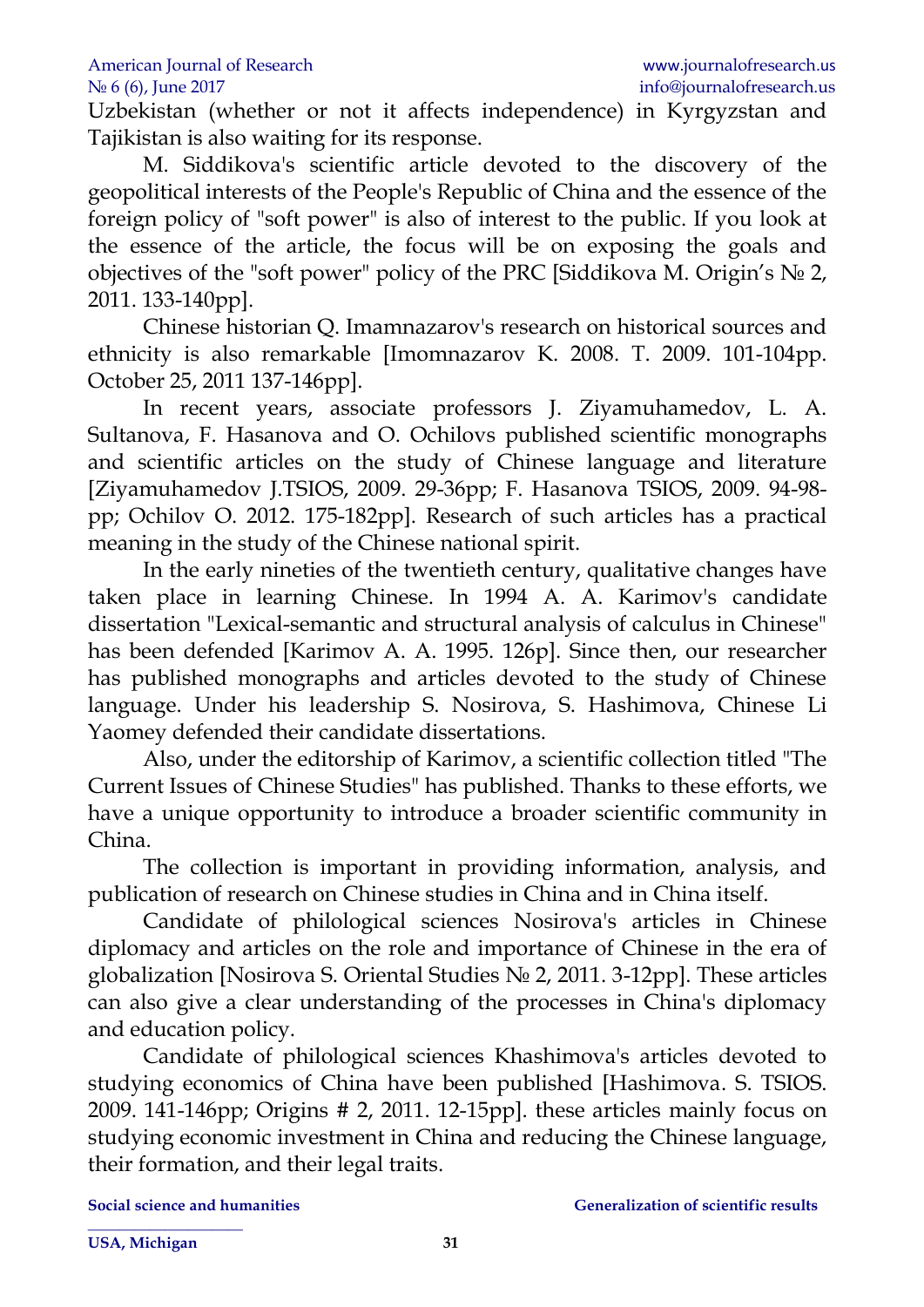Young researchers also Mustafaeva's language terms [Mustafaeva S. Oriental Studies # 2, 2011, 36-39pp] and J. Yoqubov's research on the Chinese sports industry terminology is remarkable [Yoqubov J. Orientalism № 2, 2011. 144-147pp; Yakubov Dj. Orient Studies № 1-2, 2012. 74-78 pp].

M. H N.Maxmuthodzhaev's correspondence with N. Ismatullaeva translated Konfutsy's "Lunyy" into Uzbek (Ismatullaeva N.). TSIOS, 2013. 216-223pp]. and this translation work has been a novelty for professionals.

Also in the department of the Chinese translation theory and practice of the Uzbek State University of World Languages has been carried out the research work on the Chinese language. Y. Kayumhodjaeva's "Experience of online public television in China" [Kayumkhodjaeva Y. Tafakkur No. 3, 2009, 119p) and L. Shasaidova (translation of certain color in Chinese), G. Ruzumova's Masters (Some Problems in Teaching Some Chinese Sounds to Uzbek Students)" The Young Scientist-2013" Part I. - T., 2013. 138-141pp, 151-154pp]. As we examine the sources, we are witnessing the fact that other specialists in the field of science are also enjoying the study of the PRC. In addition, we see that such efforts have started early in Uzbekistan. For example, in the 1990s, based on Persian sources, A. Urinboev and O. Translation brochure "Giyosiddin Nakch's Chinese Travel" was created [Urinboev A., Buriev O. T. Science, 1991. 53. This work remains a valuable resource for the Timur and Timurid era.

Turkic scholar Q. Sodiqov's article on the study of ancient Turkish and Chinese literary relations was published [Sodiqov Q. TSIOS, 2009. 15-16pp].

H Dadaboev and Sh. Usmanova's coauthor textbook devoted to study "Foreign sociolinguistics"  $(T, 2014, 134p)$  was composed. The 10<sup>th</sup> lecture of this textbook

[119-129pp] devoted to the revealing China's sociology and its peculiarities. The textbook can be accepted as some information. There are some shortcomings in the textbook. For example, the textbook describes Putungxua as a literary language. But that's what we're talking about. In fact, there is no literary language concept in China. They have a simple, generalized, word-for-word standard language. The standard language literary language has differential features. The manual states that "in Chinese, in many cases the word combination cannot be distinguished" [See: ibid]. It is true, Chinese learners cannot distinguish a word from a combination of words. However, the expert may, in any case, distinguish them from the lexical-semantic, structural and grammatical properties of the combinations.

The Indologist, Professor A. N. Shomatov's studies, it was also observed that the Chinese history and culture were studied [Shomatov O. N.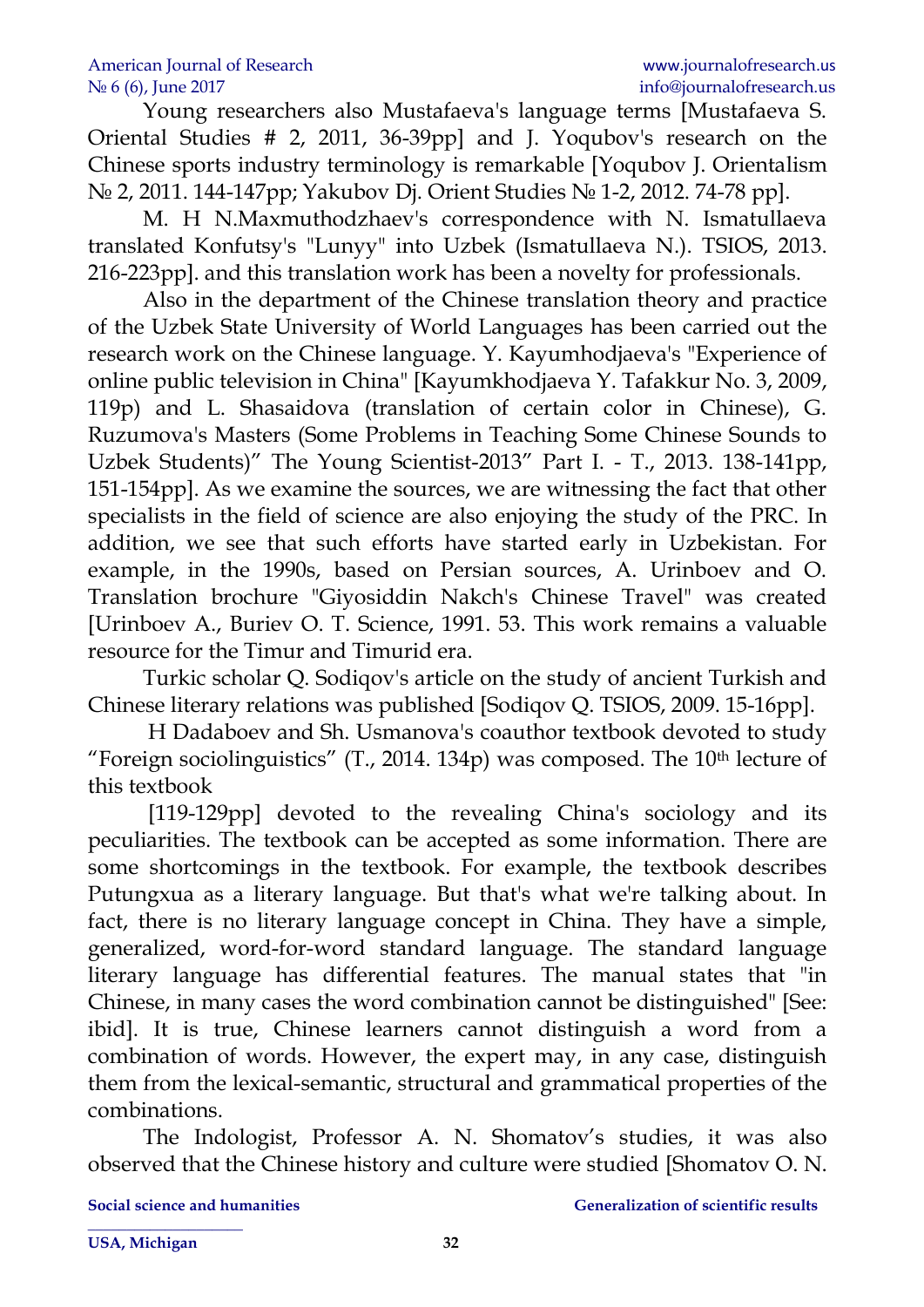- T., 2003. 88p.]. At present, the fans of Mahayana make up about 17% of China's population. And he gave a great deal of information about the propagandists of religion (Chinese censorships from Sanskrit said that the Central Asian migrants not only know the texts, but also translated them), the information presented not only in Chinese but also in Hin Can be a proof of our close relationship with our country. "According to Buddhist scholars, this episode seems to have played a crucial role in this era that led to the spread of the doctrine in the Far East and, perhaps, to the Indian-Chinese states, at that time, immigrants from Central Asia." [ibid. 93p]. According to V.A.Lithin's sources, "six Chinese people, six Indians and 16 people from Central Asia, including six Turks, 4 Parthian and 3 Suhra, were among the Chinese, who translated the Buddhist work into the Chinese language during the Western Tszin dynasty. And others "[Shomatov O. N. - T., 2003. 88p]. It is noteworthy that such records show that early Chinese language learning in Central Asia is very prevalent.

In the following years Doctor of political sciences U.Idirov, D.A. Pulatova, R.R. Karimov, E. M. Izzetova's articles have been published on Russian sources and published in several articles on Chinese philosophy and philosophy [Conference materials. - T.TSIOS, 2012.130-133pp), these studies also provide a clear understanding of the processes taking place in today's Chinese society.

In recent years, the study of the socio-economic aspects of the PRC has become widespread. In this regard, Candidate of economical sciences B. Sadibekova has published scientific articles devoted to the disclosure of the features of agriculture and development model of China [Sadibekova B. Conference materials. T: TSIOS, October 25, 2011, 176-180pp; the same author: T. TSIOS. 2009. 134-138pp].

Candidate of economical sciences Sh. Ermamatov and A. Kadirjonov's "Current State and Prospects of Trade Relations between Uzbekistan and China" [Conference materials. - Article: Tashkent, 2012. 214-216 pp] may also contribute to the dynamics of trade turnover between Uzbekistan and China and to the dynamics of Uzbekistan's exports to China. "Despite the rapid growth of our exports, there are a number of serious problems in this area," he said. First of all, the share of oil products, cotton fiber, silk and mineral fertilizers in the commodity exported from our country to China is relatively high. This shows that the export structure is narrow and the share of raw materials is large. Secondly, in spite of the active measures undertaken in our country in recent years to reduce the cost of production, today there is a lack of opportunity in many areas to produce products that are competitive in China with pricing. Therefore, in many cases, there are cases when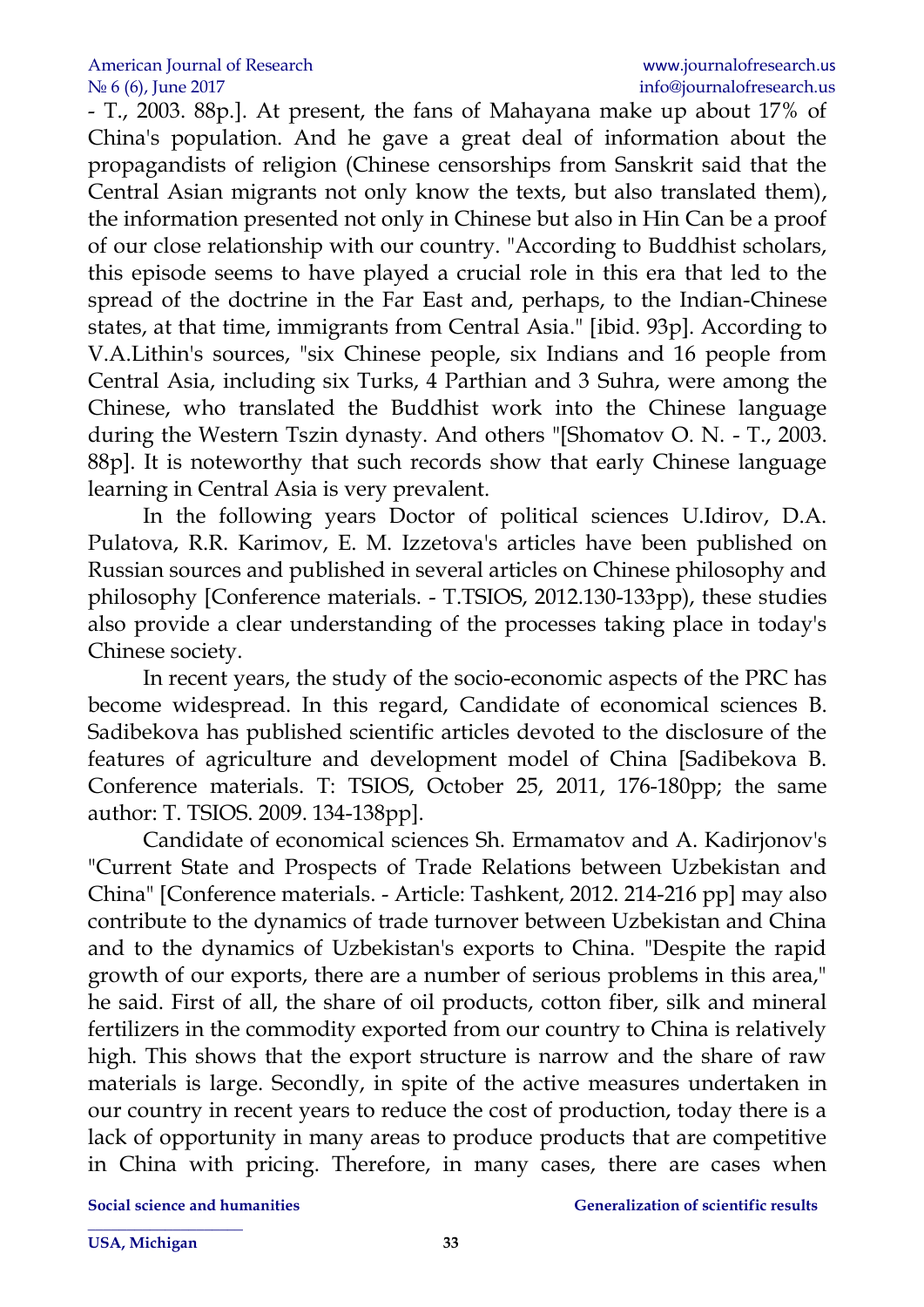exported finished goods do not meet the Chinese market price competitiveness. It is well-known that within the SCO, our relations with China are developing in all spheres. The development of transport and communication routes is now the demand of our development, and the researcher of the Banking and Finance Academy of the Republic of Uzbekistan M.Kh.Soliev's article on the development of the Uzbek-Chinese transport system has been adopted, it is noteworthy that the ideas put forward by him are not attractive. The article focuses on the "Andijan-Osh-Irkeshtam-Kashgar" highway, which is going to Shanghai and the Lyanyungan ports, about the prospects of the Uzbek-Chinese railroad [Conference materials. - T: TSIOS. 2012. 211-213pp]. "His long-term strategic objective is to connect East Turkestan (now the Xinjiang Uygur Autonomous Region), with which it will later connect to Moscow, Tehran and Kabul [Agzamov B., Ibrohimov I. Tafakkur N# 3, 2009. 117 p.] Cooperation in Central Asia's security and in addressing its economic challenges is of paramount importance "[ibid. 118 p]. In this respect, "China's significance in the millennium has increased" [ibid]. It is understood from this that the current reform phase of the PRC is in the center of attention of the Uzbek researchers.

#### **SUMMARY**

**In summary,** studies in the above mentioned article show that Uzbekistan has accumulated enough scientific materials to study the PRC.

- Most of the studies on the China's research are distinguished by the fact that they are mostly written in positive terms. Of course, this kind of approach to the study of the Chinese problem has its objective and subdivision, and such research has its own value.

- The article analyzed the views of about 20 Chinese industry representatives on Chinese issues. During the analysis, the findings were collected in an ideological manner. Even if it is said at the end of the word, there is a great interest in studying of the Chinese studies in Uzbekistan and activity of oriental studies school and to study their research abroad.

#### **As appreciation**

Doctors of historical sciences who have given their advice in writing this article are A. Hodjaev, N.E. Karimova, Doctor of Philosophical sciences, Professor T.A. Juraev and X.F. Haydarov, doctor of philological sciences Q.Omonov, I express my sincere gratitude to Doctor of philological sciences Q.Sadykov.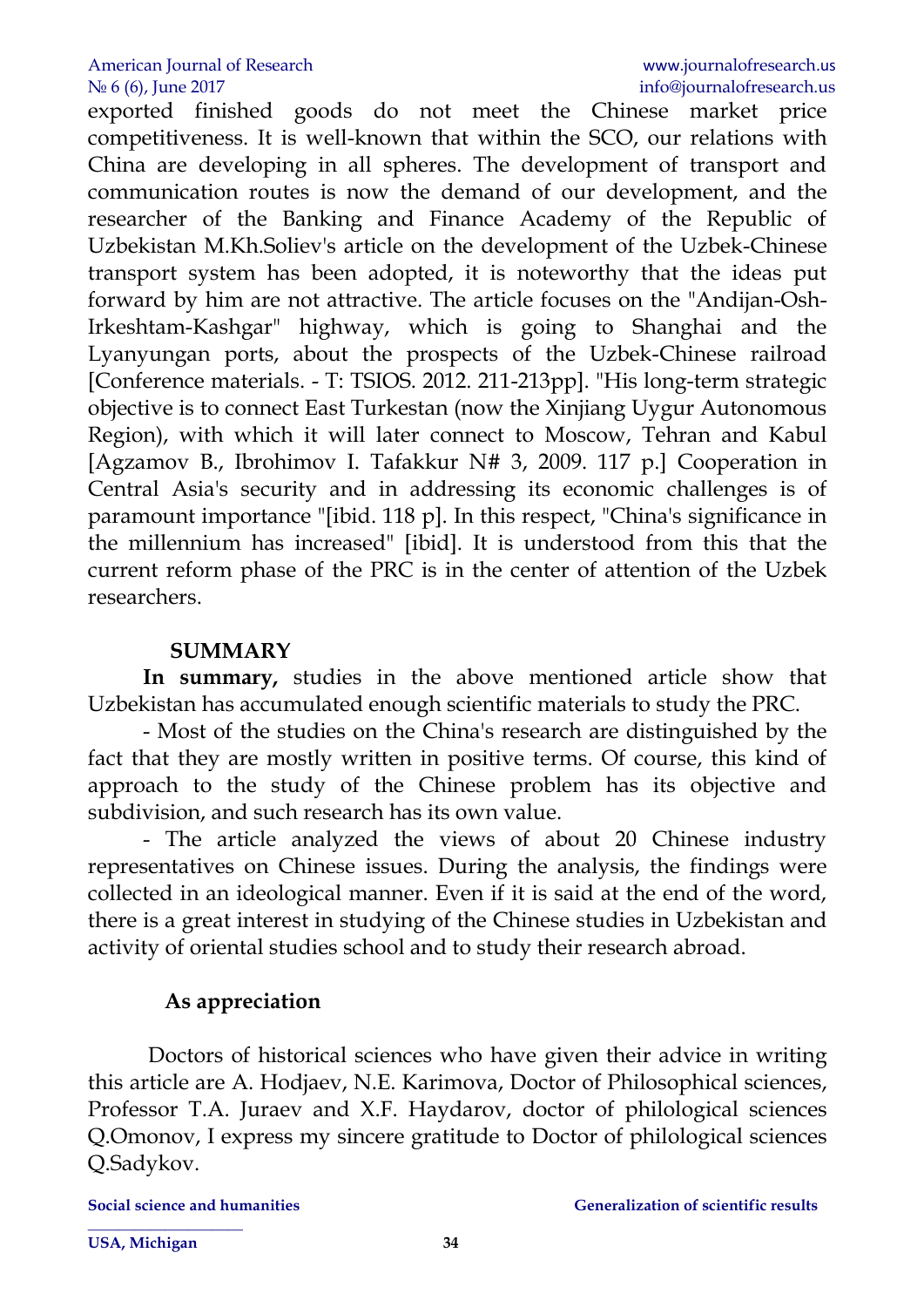I would like to sincerely thank to our foreign colleagues and members of the editorial board who have made use of this article.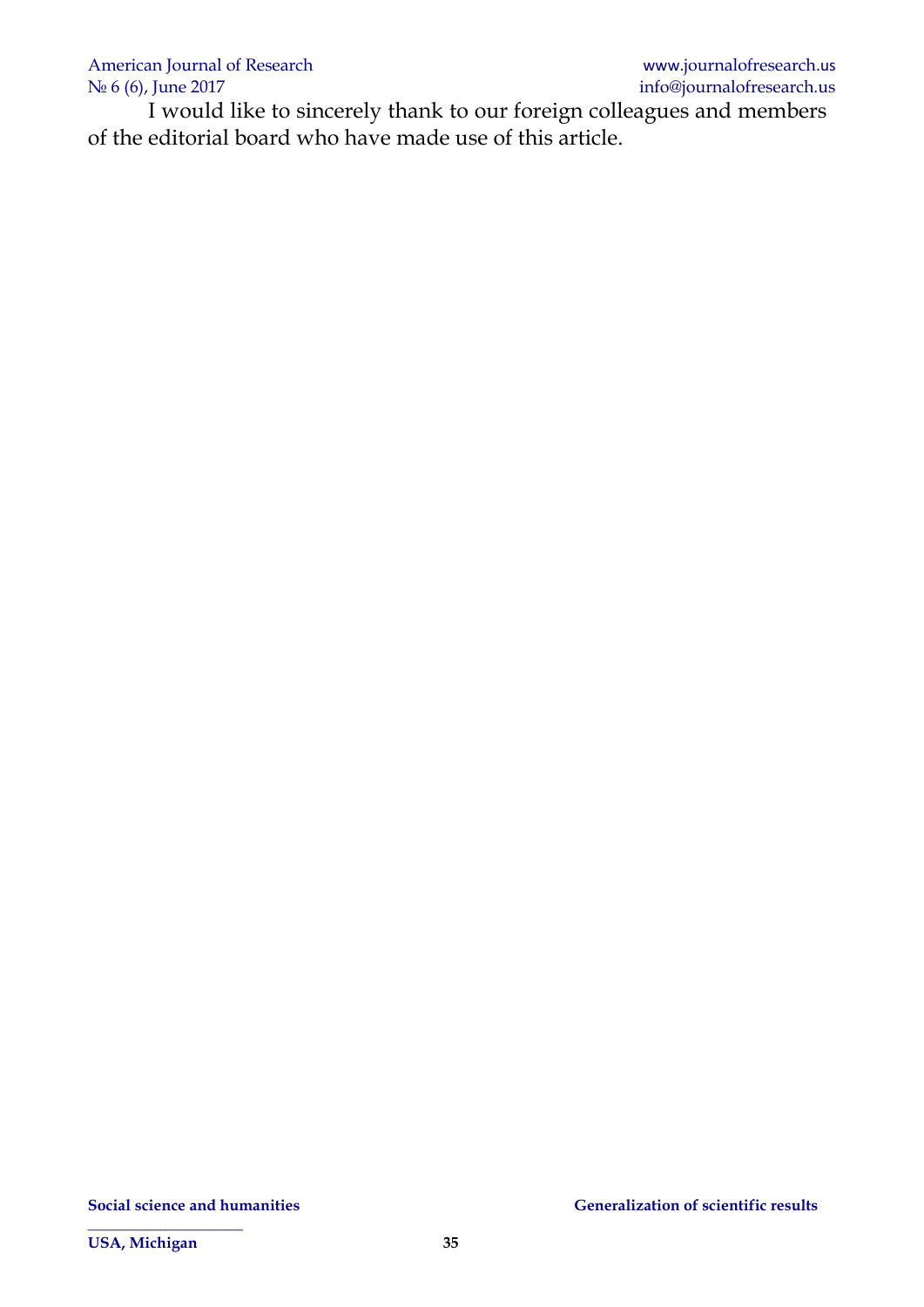### **References**

1. Mahmudkhodjaev M. Materials of ancient Chinese sources in the study of Uzbekistan's history / Topical issues of Chinese scientists / Materials of the republican scientific-practical conference. - T., 2010. 110p.

2. Pulatova S. About the role of Chinese sources in studying the history of international relations in Central Asia and China / Materials of the Republican scientific-practical conference on Actual issues of Chinese studies. - T., 2010.116p.

3. Sharapov А.А. Asia Pacific countries are in the system of international system relations of the Republic of Uzbekistan (on the example of China, Japan, and South Korea). Abstract of dissertation. 2008.

4. Umarov X. Factor of Shanghai Cooperation Organization in the Central Asian Regional Cooperation System /"Materials of scientificpractical conference of actual issues of Chinese studies: philology, philosophy, history, economics and politics ". - T: TSIOS, October 25, 2011. 174p.

5. Conference materials. - T: TSIOS, 2012. 197-203pp.

6. Hodjaev A. To the history of Fergana (ancient and medieval Chinese sources and commentaries). Fergana publishing house, 2013. 287p.

7. Ayitboev A. Materials about the "Turkish" terms in Chinese sources / Conference materials. September 13, 2010. 117-126pp.

8. Ayitboev A. Materials of the scientifically-practical conference on the theme «China and modern world» devoted to the 60<sup>th</sup> of founding the PRC and 5 anniversary of the Uzbek Chinese institute named after Confucius under TSIOS (Tashkent, October 29, 2009). - T., 2009. - S. 14-21pp.

9. Kim V. P. Political ideology of China in the  $20<sup>th</sup>$  century: genesis, evolution and modernity: (Doctor Diss.) - T., 1995; democratically legion of China and its role in politics struggle in China in 20-40ss of the 20<sup>th</sup> century. -T.: Science, 1992. 183p.

10. Tursunov B. Reevaluation of philosophical genealogy of Confucius /Materials of the scientific-practical conferences of actual issues of Chinese studies: philology, philosophy, history, economics and politics ". - T: TSIOS, October 25, 2011. 109-114pp.

11. Karimova.N.E. Chinese written sources on history mutual relation of states of Central Asia and min China. TSIOS, 2016.251p.

12. Kuldoshev.Sh.T. To study history of Kokand khanate in China (XXearly of XXI centuries)/ Materials of scientifically-practical conference "China and modern world" devoted to  $60<sup>th</sup>$  of forming of the PRC and  $5<sup>th</sup>$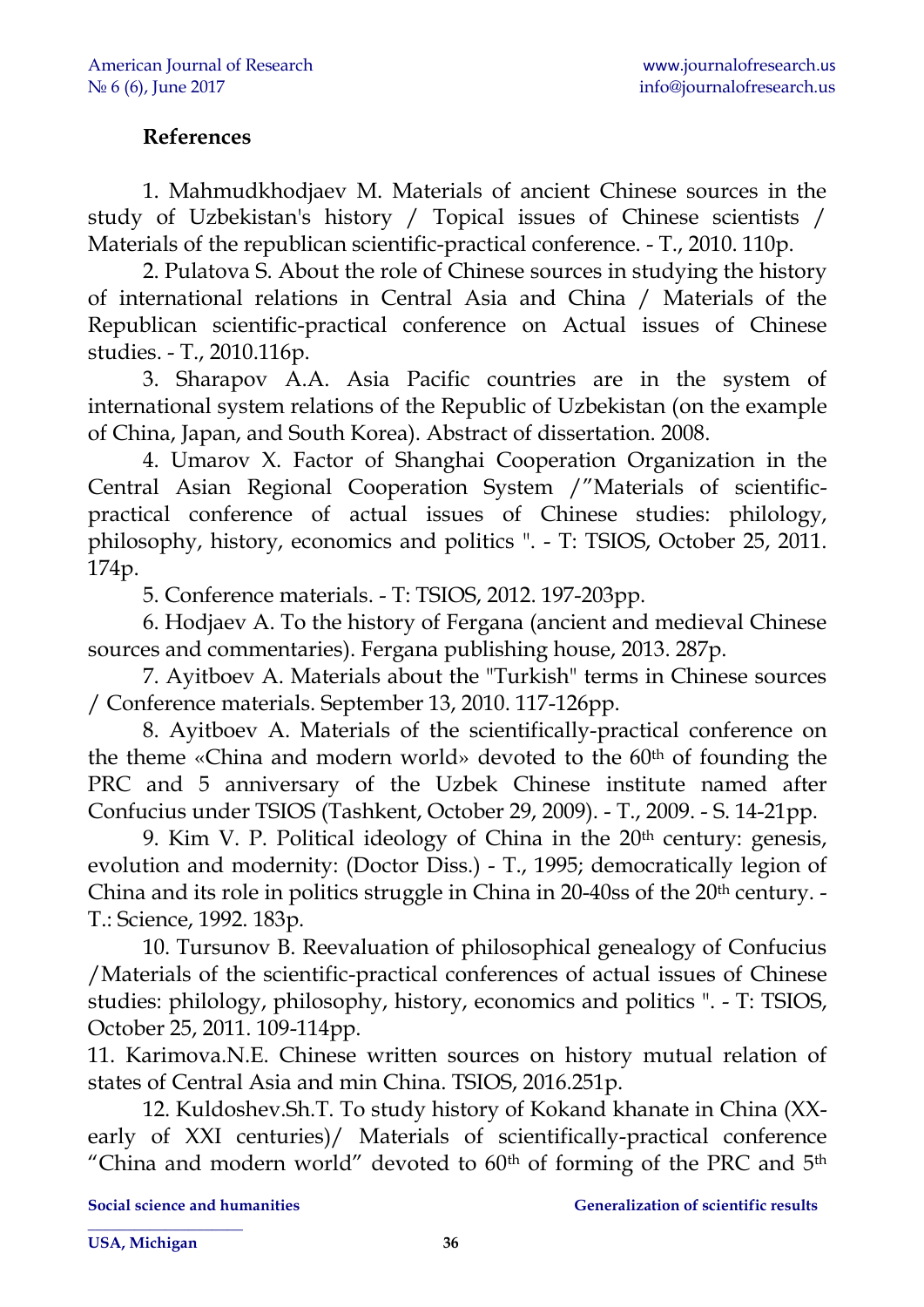year Uzbek-Chinese institute named after Confucius under TSIOS.Tashkent ,2009.35-39pp.

13. Bekmuratov I. N. Materials of the scientific-practical conference "SCO: partnership or competition / Actual issues of Chinese studies: philology, philosophy, history, economics and politics". - T: TSIOS, October 25, 2011. 146p.

14. Bekmuratov I. N. Materials of the scientific-practical conference "SCO: partnership or competition / Actual issues of Chinese studies: philology, philosophy, history, economics and politics". - T: TSIOS, October 25, 2011. 152p. The same author: Chinese revival: Craft writing or Reality? / Contemporary issues of Chinese studies: Materials of the 10<sup>th</sup> scientific conference on philology, philosophy, history, economics and politics. - T., 2013. 259-265 pp.

15. ibid.

16. Siddiqova M. Geopolitical interests of the People's Republic of China // Oriental Studies № 2, 2011. 133-140 pp.

17. Imomnazarov K. Materials of the China-Japan relations scientificpractical conference. - T: TSIOS, 2011, October 25. 137-146pp; the same author: The importance of Chi Bi War in Chinese history / Materials of scientific and practical conference, 2008. - T., 2009. 101-104pp. See also: About appearing of ethnonym of "Tatar" – scientific practical conference on actual issues of Chinese studies. - Tashkent, 2009. 107-113pp.

18. Ziyamuhamedov J. Artistic environment in the dynasty of Tan/ Materials of scientific practical conferences. - T: TSIOS, 2009. 29-36pp; F. Hasanova, The formation of the drama genre in China / Materials of the scientific-practical conference, 2008. - T: TSIOS, 2009. 94-98 pp; Ochilov O. Contents of the wine in the socio-economic life of the Tang Empire, 2012. 175-182 pp.

19. Karimov A. A. The lexical-semantic structural and functional analysis of Chinese words. 1995, 126 p.

20. Nosirova S. Chinese Language: globalization, problems and prospects // Oriental Studies # 2, 2011. 3-12 pp.

21. Hoshimova S. The main features of attraction of foreign investments in the development of Chinese national economy / Materials of the scientific-practical conference, 2008. - T: TSIOS, 2009. 141-146 pp.

22. Hoshimova S. Morphological features of re-complexes in the Chinese adjective AVV examination // Orient studies № 2, 2011. 12-15 pp.

23. Mustafaeva S. Semantic and functional characteristics of Chinese terms "ci and yu "terminology // Orient studies # 2, 2011. 36-39 pp.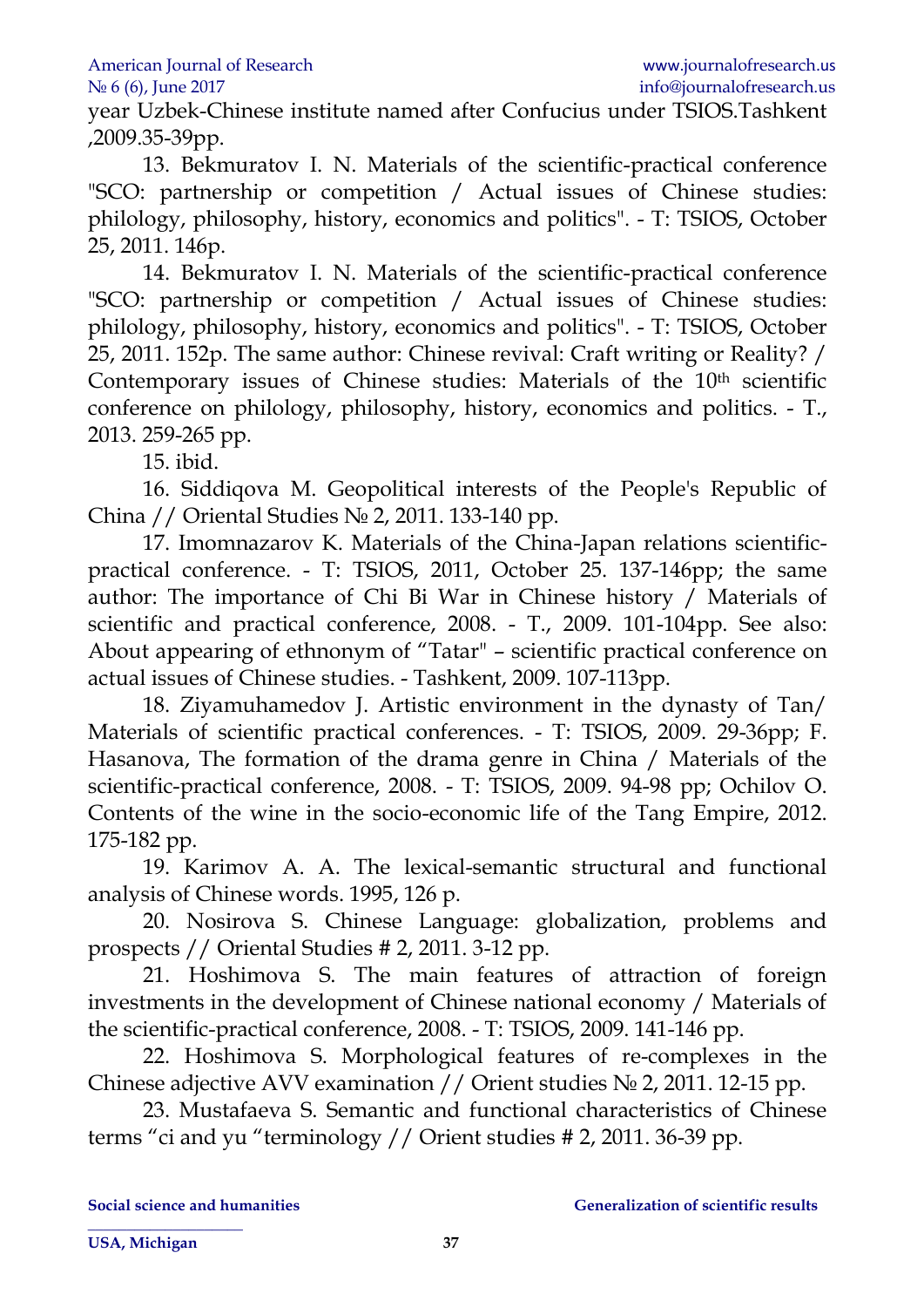24. Yoqubov J. The role of contraception in the development of modern Chinese sports terms. Orient studies  $N_2$  2, 2011. 144-147 pp; the role of a copulative model in the formation of Chinese sports terminology. No. 1 - T., 2012. 60-64 pp;

25. Ismatullaeva N. The creation of the book "Lunay", its content and idea / materials of the 10<sup>th</sup> scientific-practical conference "Actual issues of Chinese-language". - T: TSIOS, 2013. 216-223 pp.

26. Kayumkhodjaeva Yu. Development of online TV in China // Tafakkur № 3, 2009. 119p.

27. Collection of scientifically-practical conference articles of «Young scientist-2013", part I. - T., 2013. 138-141pp, 151-154pp.

28. Urinboev A., Buriev O. Gijosiddin Naqqosh's Chinese saintlamp. - T. Science, 1991. 53p.

29. Sodiqov Q. Ancient Turkish and Chinese literary relations: two orthogoods on translator's skills in traditional languages translation of scientifically-practical Conferences. - T: TSIOS, 2009. 15-16pp.

30. Dadaboev H., Usmanova Sh. Foreign sociolinguistic/ Textbook. - T., 2014. 119-120pp.

31. Shomatov O. N. Introduction to South Asian languages. - T., 2003. 88p.

32. Shomatov O.N. ibid. 93p.

33. Shomatov O. N. Introduction to South Asian languages. - T., 2003. 88p.

34. Actual problems of Chinese studies / Conference materials. - T: TSIOS, 2012. 130-133pp.

35. Sadibekova B. Materials of the scientific-practical conference "The main features of Chinese social development model: actual problems of Chinese studies: philology, philosophy, history, economy and politics". - T: TSIOS, October 25, 2011. 176-180pp.

36. Sadibekova B. Factors for the efficient use of agricultural resources in China and materials for their improvement / scientific-practical conferences. - T: TSIOS, 2009. 134-138pp.

37. Sadibekova B. Matters of land use and its rational use in China / Materials of the scientific and practical conference, 2008. - T: TSIOS, 2009. 130-136pp.

38. Conference materials. - T: TSIOS, 2012. 214-216pp.

39. Materials of the conference. - T: TSIOS, 2012. 214-216pp.

40. Soliev M.K. Development of highways / conference materials in China. - T: TSIOS, 2012. 211-213pp.